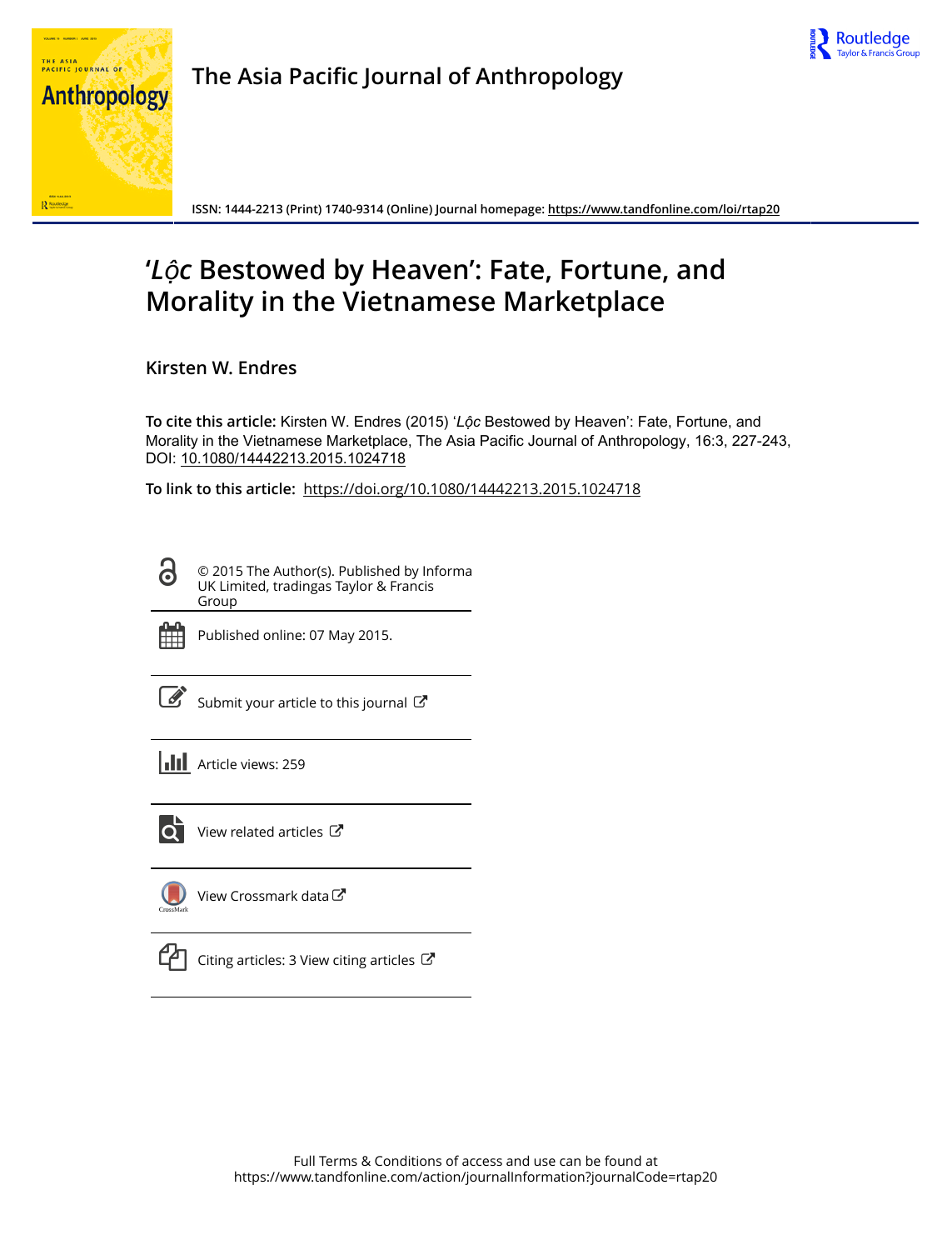**A** Routledge

# ' $\angle$  $\hat{\rho}$ c Bestowed by Heaven': Fate, Fortune, and Morality in the Vietnamese **Marketplace**

Kirsten W. Endres

Drawing on six months of fieldwork in Lào Cai City at the Vietnam-China border, this paper explores how the intersecting notions of fate, fortune and luck play out in the Vietnamese marketplace and intertwine with moral ideas expressed in economic choices and ethical conduct. Whereas small-scale traders agreed that one needs to work hard in order to prosper, the ways in which economic success is conceptually framed reveal that discipline, rational calculation and personal skills were often downplayed. Instead, a person's propensity for trade and the wealth generated by it were narratively constructed as part of a person's fate decreed by heaven. Moreover, a trader's success in business was referred to as lộc—a key concept in Vietnamese thought that relates to good luck, fortune, prosperity and divine benevolence. Together, rather than fostering a fatalistic attitude towards life, the notions of heaven/trời and fortune/lộc reinforce ideas of moral responsibility for the wellbeing of both present and future generations and thus, indirectly, for the welfare of society as a whole.

Keywords: Vietnam; Fate; Fortune; Heaven; Markets; Morality; Petty Trade

Our remedies oft in ourselves do lie, Which we ascribe to Heaven.

medium, provided the original work is properly cited.

William Shakespeare

## Introduction

At the time of my research at Lào Cai market, Mrs Tâm operated one of approximately thirty stalls in the souvenir section of the main market building, referred to as 'Zone A'.<sup>[1](#page-15-0)</sup>

Kirsten W. Endres is Head of the Research Group 'Traders, Markets, and the State in Vietnam' at the Department 'Resilience and Transformation in Eurasia', Max Planck Institute for Social Anthropology. Correspondence to: Kirsten W. Endres, Max Planck Institute for Social Anthropology, Advokatenweg 39, 06114 Halle/Saale, Germany. Email: [endres@eth.mpg.de](mailto:endres@eth.mpg.de)

<sup>© 2015</sup> The Author(s). Published by Informa UK Limited, trading as Taylor & Francis Group This is an Open Access article distributed under the terms of the Creative Commons Attribution License (http:// creativecommons.org/licenses/by/4.0/), which permits unrestricted use, distribution, and reproduction in any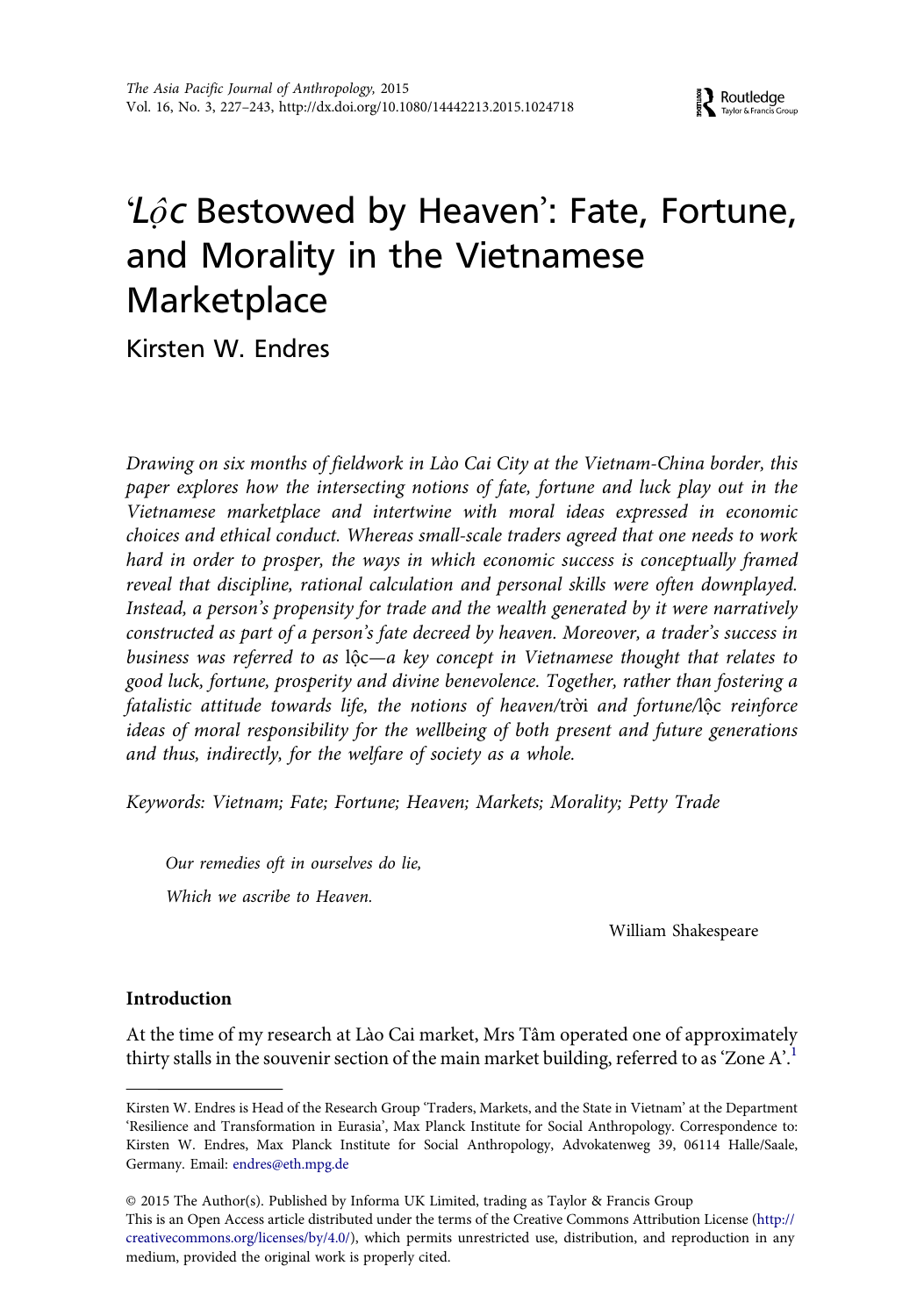Her merchandise was aimed primarily at international and domestic tourists and consisted of a jumble of items ranging from Vietnamese cigarettes and instant coffee to Chinese-produced key rings, manicure sets and hairpins. Some of her merchandise had been smuggled into the country by trader-intermediaries who channel various goods from the neighbouring Chinese town of Hekou to Lào Cai market. As such, her display of goods did not differ much from that of neighbouring stalls. What distinguished Tâm from the majority of vendors in this part of the market is that she, allegedly, did not offer strictly prohibited items for sale under the counter, such as weapons (that is, electric tasers, guns and knives) and 'adult toys' (such as vibrators, dildos and rubber dolls). Two weeks earlier, several stalls in her section had been raided by the police, and their owners had ended up paying twenty-five million đồng penalties (around USD1200) for violating the law. 'In the souvenir section, it's only myself [and three others] who don't trade in these things, all the others sell them like mad (kinh khủng) and reap huge profits,' Tâm said in response to my inquiries about these events. 'I just can't do that, my conscience does not allow me to' (conversation with author, September 2, 2012). Whereas she did not consider the sex toys to be particularly harmful, Tâm was concerned about the possibility of the weapons being used in crime. Moreover, vendors of these items risked hefty fines and faced having their stalls closed down for several weeks if caught red-handed. 'I see no need to compete in selling prohibited items and make my life miserable,' Tâm reasoned. Instead, she contented herself with the much smaller gains from trading in licit goods; she explained:

Wealth is fortune bestowed by heaven (lôc trời cho)...of course I'm not lazy or extravagant, and if my income is enough for food and bills, that's fine. Everything in life depends on heaven, if heaven wants you to enjoy, you'll enjoy, if heaven wants you to suffer, you'll suffer. Nobody knows what will happen. I just think it is heaven that provides me with good fortune.

In common with borderland traders in many other parts of the world, Lào Cai marketeers do not necessarily regard the unlawful aspects of smuggling and trading in contraband, counterfeits and grey market goods as morally reprehensible. Itty Abraham and Willem van Schendel's ([2005,](#page-16-0) 18) differentiation between 'legal/illegal' and 'licit/illicit' is useful at this juncture: certain goods that cross the border (as well as other transborder movements and practices) may be considered as perfectly legitimate ('licit') by local citizens, but not necessarily by the state, which would categorise them as 'illegal'. Rather than expressing a general condemnation of contraband merchandise, Mrs Tâm's reasoning points to a moral differentiation between smuggling (and selling) weapons or drugs (that is, goods that are both legally prohibited and morally illicit) or carrying a bag of undeclared hairpins or electric shavers (that is, illegally imported but morally licit goods) across the Vietnam-China border. Likewise, her decision to rely on heaven instead of joining her fellow vendors in trading in illicit items does not necessarily express a fatalistic attitude towards life, but can be understood as part of her effort (and choice) to live a morally upright life in accordance with the will of heaven (Wang [2011](#page-17-0), 79).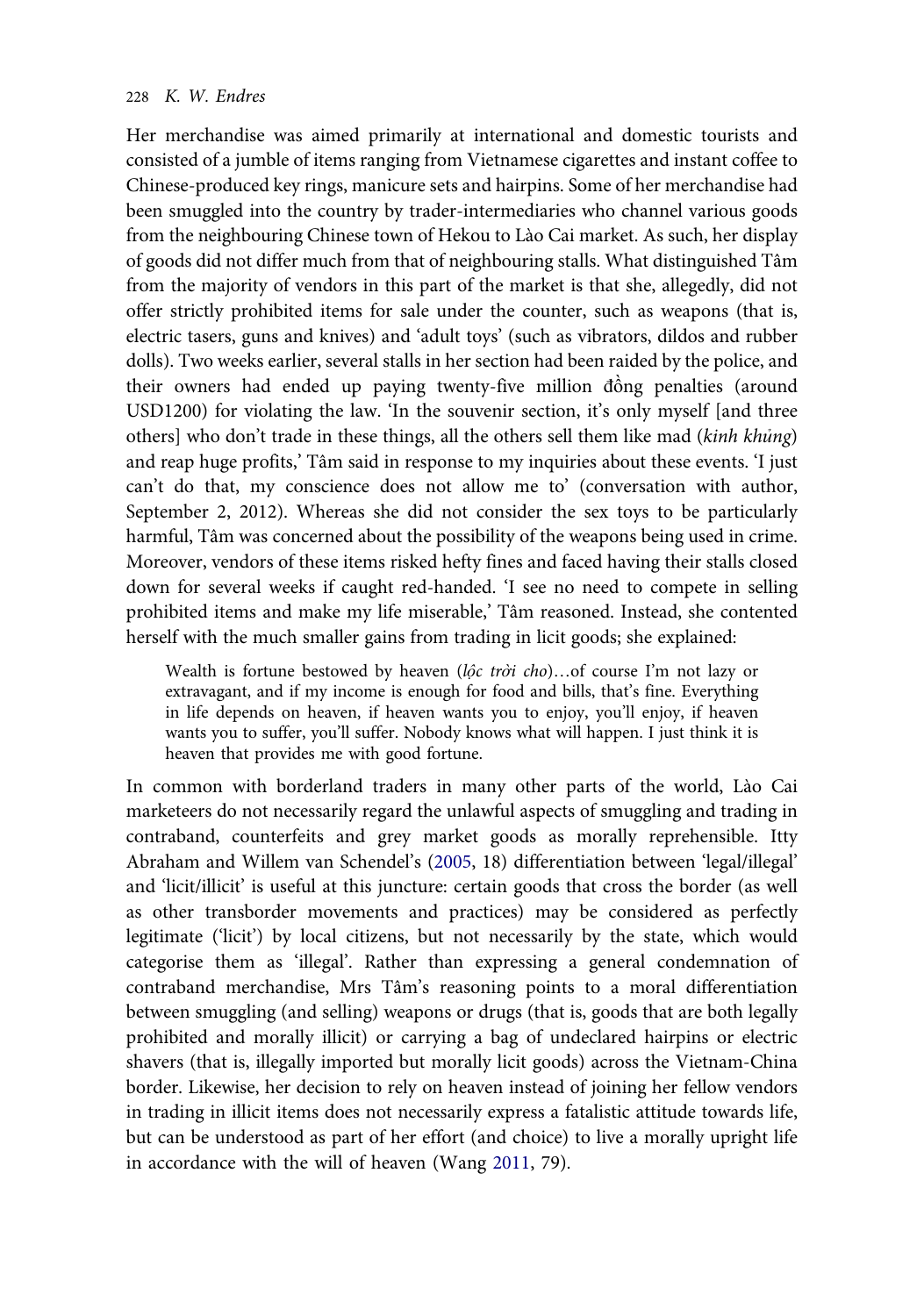In this paper, I draw on my recent research among Vietnamese (ethnic majority)<sup>2</sup> small-scale traders in Lào Cai City, Vietnam, in order to explore how the intersecting notions of fate, fortune and luck play out in the Vietnamese marketplace and intertwine with moral ideas expressed in economic choices and ethical conduct. James Laidlaw [\(2002](#page-17-0), 316), drawing from Bernard Benjamin, characterises moral thinking as 'a matter of weighing obligations and deciding where one's duty lies', whereby 'moral judgement rests on whether one chooses, whatever one's desires or inclinations, to act in accordance with this duty'. The purpose of this paper is to examine how the moral beliefs, imperatives, obligations and duties that inform the semantic fields of 'fate' (heaven/trời) and 'fortune' ( $l\hat{o}c$ ) are implicated in the everyday economic life of Vietnamese women traders.<sup>[3](#page-16-0)</sup> I show that even though these traders generally tend to perceive the market—in its wider sense—as a battlefield (thi trường là chiến trường) in which fierce competition and greed for fast profit seem to prevail over affectionate sentiment (tinh  $c$ ám) and virtuous conduct, the intimate economic sphere of the Vietnamese marketplace remains deeply imbued with metaphysical assumptions and moral meanings. Moreover, I argue that, rather than fostering a fatalistic attitude towards life, the notions of heaven/trời and fortune/lộc reinforce ideas of moral responsibility for the wellbeing of both present and future generations and thus, indirectly, for the welfare of society as a whole.

#### Fate, Fortune, Luck: Conceptual Interlinkages

It has been a basic assumption of modernisation theories that notions of fate and destiny would—together with spirit beliefs and other so-called superstitions (see Endres & Lauser [2011](#page-16-0))—gradually disappear in modern societies as a consequence of individualisation and the loosening hold of tradition. According to Anthony Giddens (Giddens & Pierson [1998](#page-17-0), 102), ideas of fate would then be replaced by ideas of risk:

The more social activities are structured by what has been done in the past, the more people tend to think in terms of fate. The more we take active decisions about future events, the more, whether people are aware of it or not, they think in terms of risk. $4$ 

This argument is certainly valid to an extent. Yet as Esther Eidinow ([2011,](#page-16-0) 16) correctly notes, imageries of fate, fortune and luck continue to be invoked around the globe, offering 'those who hold them both a source of hope for the future and a sense of control over daily events'. Moreover, rather than fostering a sense of passivity and determinism, notions of fate, fortune and luck may 'do precisely the opposite, promoting action and the taking of responsibility' (Eidinow [2011](#page-16-0), 157).

We all know that many things can go wrong in life and that talent and effort alone cannot account for success in a chancy world shaped by unpredictable events. This is where ideas and beliefs about fate, fortune and luck come into play (Statman [1993;](#page-17-0) Rescher [1995](#page-17-0)). As 'manifestations of the quandaries of the inherent limits of human knowledge' (Da Col [2012a](#page-16-0), 6), notions of fate, fortune and luck are universally employed to negotiate the predicaments and uncertainties of everyday life. There is,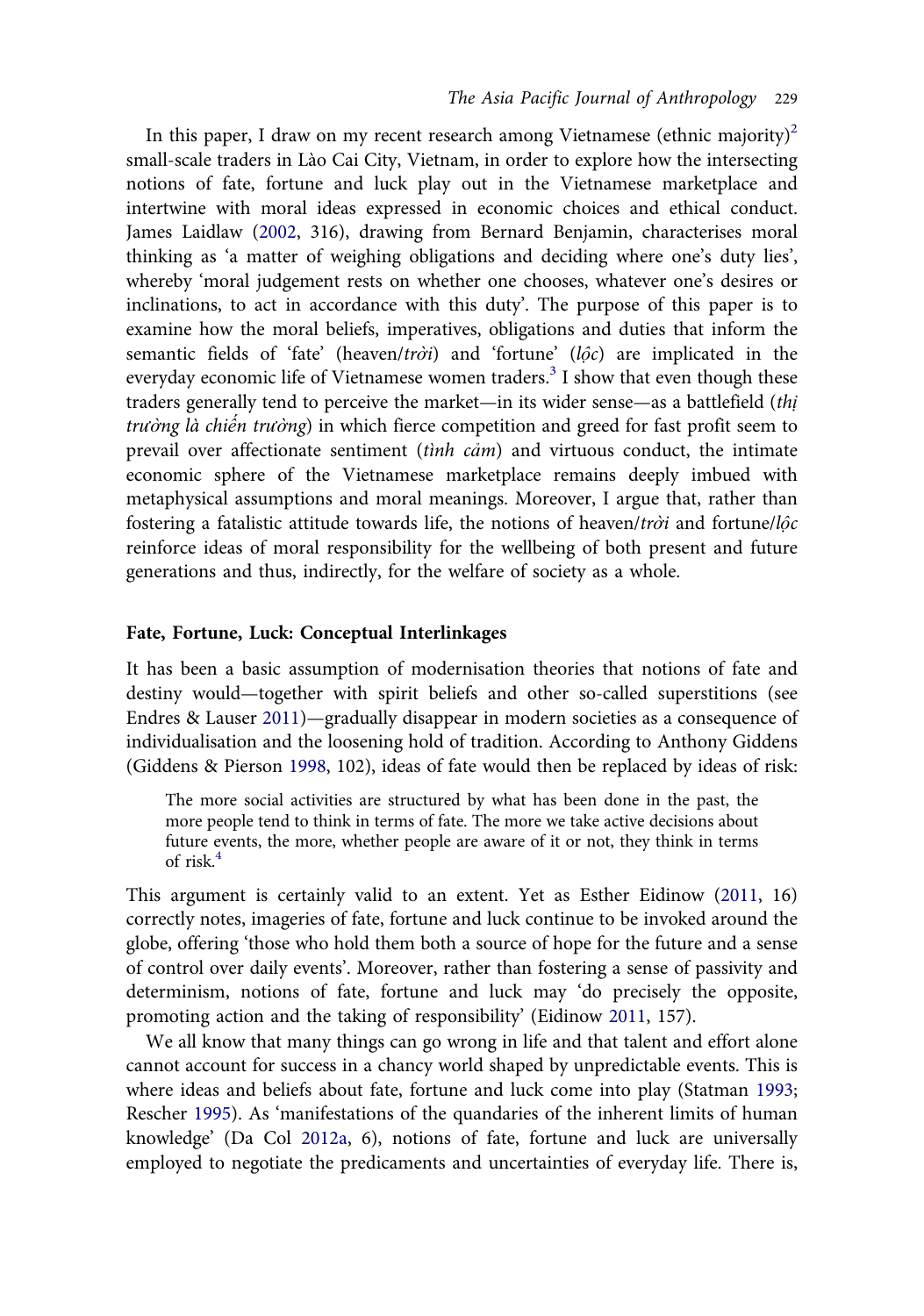however, significant variation in how these concepts are understood and practised in different social, cultural and religious settings.

Vietnamese beliefs in the role of fate in human life have been profoundly influenced by Confucian and Daoist ideas of predestination as well as (to some lesser extent) by Buddhist notions of reincarnation and karmic return. Most commonly, fortune and luck are seen as part of a person's fate (số mệnh) allotted by heavenly decree, as indicated by the adage 'life and death are matters of fate, riches and honours depend on heaven (tử sinh hữu mệnh, phú quý tại thiên)'. During my research on spirit mediums in Hanoi (Endres [2011\)](#page-16-0), a thầy cúng (ritual master) called Mr Hiền elaborated on the Vietnamese concept of fate as follows: 'A person's fate [ $s\acute{o}$ mệnh], if we speak true to the meaning of it, comes down from heaven at the time of birth.' This, he went on explaining, basically meant that a person's life cannot deviate from its predestined course. 'If fate has predestined me to become a professional thief I have to become a thief, no matter what,' the ritual master continued. 'If I try to change to another occupation I am doomed to fail—for example, if I decide to work in an enterprise, that company will go bankrupt, the next one will be disbanded and so on. Regardless of what I try, it'll all be fruitless' (interview, June 16, 2006).

Yet the Confucian-derived notion of heaven (trời, thiên) goes beyond the idea of an impersonal force controlling the fates and fortunes of humans in that it also 'provides a goal for moral striving' in order for a person to 'realize the moral potential inherent with his human nature' (Alexander [1980](#page-16-0), 408; see also Wang [2011,](#page-17-0) 78). People can thus also positively affect their destiny through the cultivation of virtue and moral righteousness. Mr Hiền explained, 'We also have the proverb "morality wins over fate" (đức năng thắng số), that means if a person lives in a morally good way this will conquer fate.' Amoral determinism (or 'blind fate') is therefore only one side of the coin. The other side is that fate also offers a certain degree of scope for the improvement of one's lot through self-cultivation, hard work, dedication and a morally upright lifestyle—albeit it should be noted that due to prevailing gender assumptions, a Vietnamese woman's fate is commonly considered to be much more unyielding and therefore more difficult to alter than that of a man (Leshkowich [2006](#page-17-0), 288).

Hard work and diligence are thus not understood as the only avenues to good fortune in the sense of wealth and prosperity. Like Mrs Tâm, the souvenir vendor quoted in the introductory vignette, many women traders believe that wealth is not just the result of personal effort or other this-worldly circumstances, but also 'fortune bestowed by heaven' (lộc trời cho). Lộc (in Chinese: lu) is a Sino-Vietnamese word that, in ancient times, referred to the salary of a scholar-bureaucrat in the imperial administration, a position that signified a high social status and material wellbeing. In combination with the concepts of *phúc* (happiness; in Chinese: lu) and tho (longevity; in Chinese: shou), lộc carries the general meaning of good luck, fortune, prosperity and divine benevolence (Soucy [2006,](#page-17-0) 109). In combination with the notion of heaven as the ruler of fate, lộc has come to denote a person's 'fate-fortune', that is, the material assets and benefits which she or he has been endowed by heaven. Lộc has thus a predominantly material and tangible quality, either in the form of wealth or in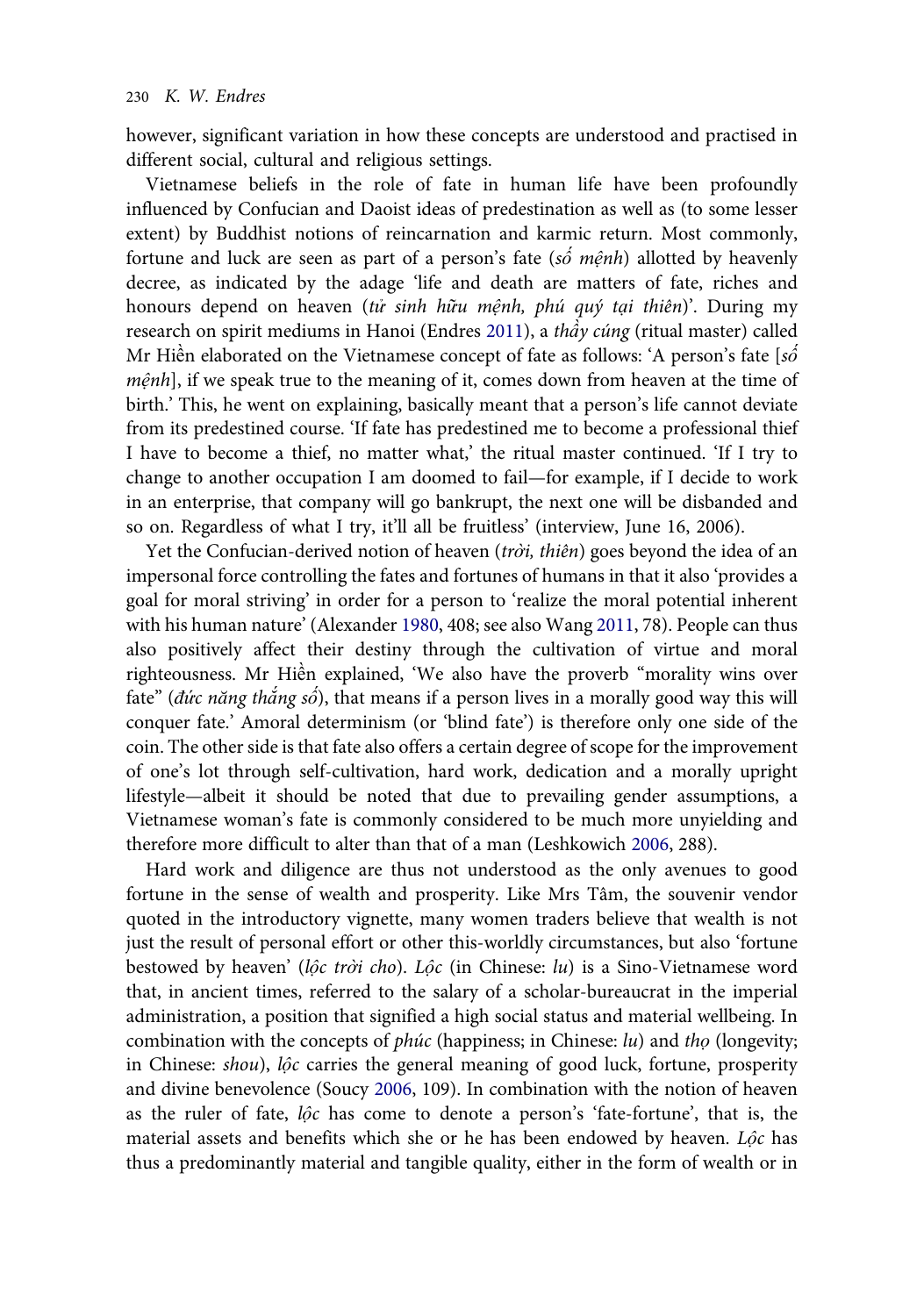a very concrete sense of an object, for example a fruit offering taken back from an altar, or a talisman bought during a pilgrimage. As such,  $l\hat{\varphi}c$  is also transferable to others and forms part of larger social processes of care-giving, reciprocal exchange and relationship construction (Soucy [2006\)](#page-17-0).

Recent anthropological inquiries have focused attention on the ways in which notions of luck, fortune and fate are imbricated in the creation of 'interlaced spheres of exchange' (Da Col [2012a](#page-16-0), 17) between human and non-human agents. Such exchange relations between the earthly world and its counterpart—the realm of deities, spirits and ancestors—have long been central elements of Vietnamese religious belief and ritual practice (Taylor [2004,](#page-17-0) 225). The supernatural world is imagined as a reflection of the human world ('dương sao, âm vậy'), which is why its inhabitants are thought of as having the same needs and desires as mortals. Material wealth in this world also entails the moral duty of the living to fulfil their ritual obligations towards otherworldly beings with proper sumptuousness. Transactional sacrificial practices are therefore to be understood as a constitutive part of the reciprocal relationship between people, ancestors and deities that keeps the flow of wealth and prosperity—that is,  $l\hat{\varphi}c$ —in constant motion. As I shall show in this paper, the metaphysical assumptions that frame Vietnamese perceptions of the self  $vis-\dot{a}-vis$ the powers believed to govern a person's fate-fortune in this world also impact on perceptions of economic success and moral responsibility in the marketplace.

## Contraband and Competition

Lào Cai market is a huge, state-owned indoor market in the provincial capital that hosted a total of 702 registered vendors in 2012. Due to the harsh climate conditions in northern Vietnam, the T-shaped, two-storey main building (Zone A) constructed in 1996 looked dated and weather-worn. The ground floor was divided into different sections specialising in different types of goods: household electronics; Vietnamese handicraft; traditional herbal medicine; and bags and suitcases. For the majority of vendors, trading constitutes the main source of the family's income. During fieldwork, my assistant and I frequently hung out at the souvenir section, moving from stall to stall, chatting with the vendors during the quiet hours and watching the scene when the market was bustling with shoppers (see [Figure 1\)](#page-12-0). With one exception, all of the approximately twenty vendors in the souvenir section were women, with an average age of between thirty and forty-five years.

As mentioned above, the souvenir section of the market was patronised mainly by tourists. Most tourists only spent a few hours in town before heading to their actual destination, given that Lào Cai City itself does not have much to offer in terms of major tourist attractions. Vietnamese and non-Chinese international tourists were typically on their way to (or from) the former French hill station of Sapa that has turned into the most important tourist hub in the province since the early 1990s (Michaud & Turner [2006](#page-17-0)). Chinese tourists, in contrast, had either booked a one-day Lào Cai city tour (for example, as part of their organised travels in Yunnan province)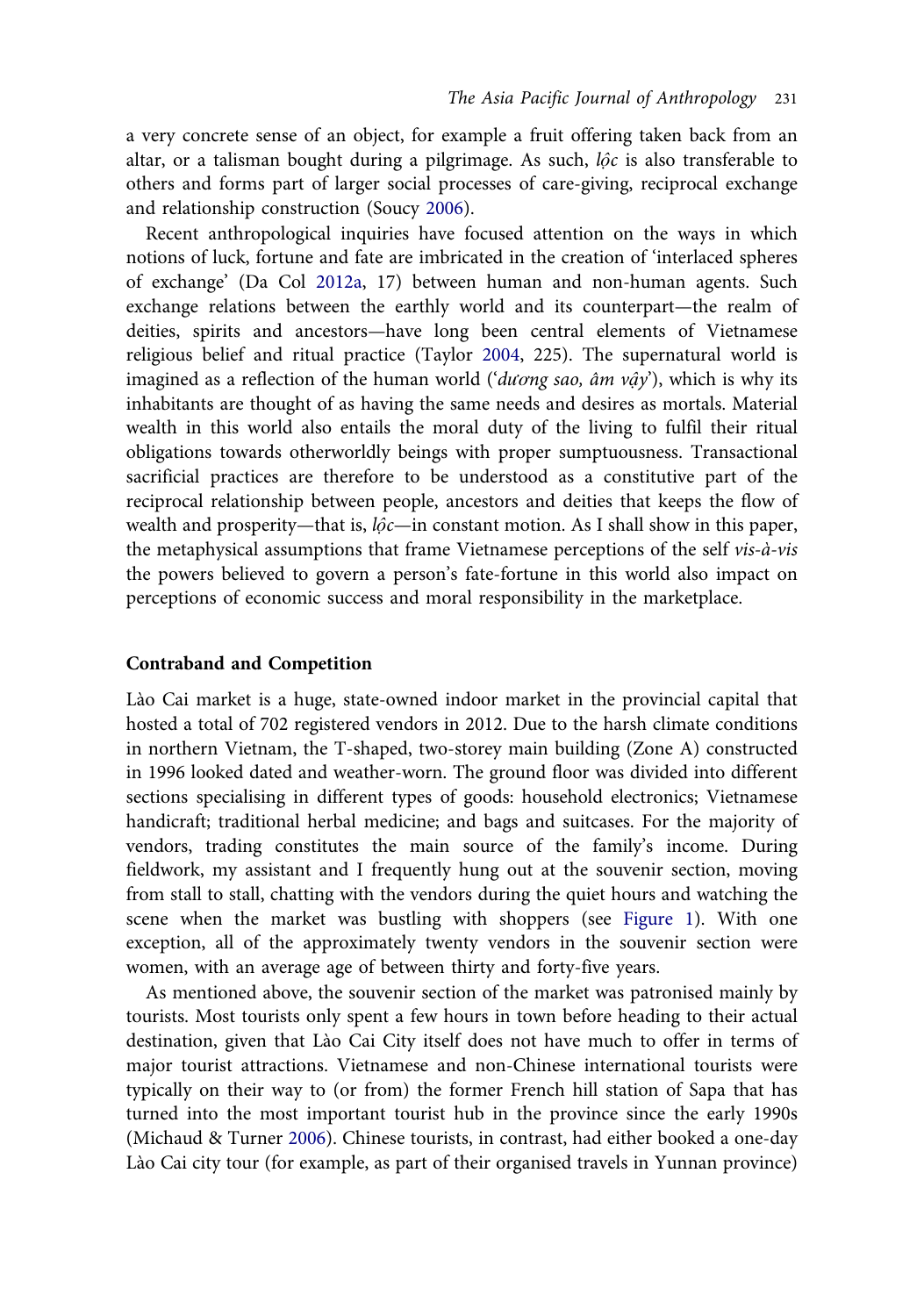or a five-day package that included Hanoi and Halong Bay (see Chan [2013](#page-16-0)). Whenever a group of Chinese tourists came into sight, the vendors sprang into action. Armed with cartons of Vietnamese cigarettes, candy bags and boxes of instant coffee, they entered into fierce competition with each other over prospective customers. As the tourists walked past the stalls, they were approached by the vendors chirping in basic Chinese: 'Come on, buy from me! I sell cheap cigarettes, genuine ones with tax stamp, come buy a few cartons, I give you a good price'. A common vending strategy was to offer free samples—a cigarette, a cup of instant coffee—and get the Chinese tourist to sit down at the stall. Some vendors, especially those fluent in conversational Chinese, had established friendly relations with tour guides, who led their groups to the vendor's stall on a regular basis. Whereas small groups of wealthier Chinese (most often businessmen) easily succumbed to the charms of pretty Vietnamese women vendors and often ended up buying lots of things mainly for the sake of it, many of the group tourists just seized the opportunity of having free coffee and cigarettes without buying anything.

Male domestic tourists, in contrast, were often drawn to Lào Cai market by the prospect of finding items that were not readily available elsewhere, such as sex toys, aphrodisiacs, tasers and guns. The sale of prohibited items was something I was not supposed to know officially, but over time, and through the grapevine and the few informants who were open about it, I obtained a sense of how things worked. Mrs Thanh, who, besides brokering and transporting legitimate wares, also supplied Lào Cai marketeers with 'hot' merchandise, reminisced that when she first came to Lào Cai City in the late 1990s, she mainly relied on the river road for smuggling (conversation with author, February 12, 2011). The ferry boats across the Red River operated in bright daylight not far from the official border crossing and provided their services to traders/porters as well as to tourists who did not want to bother acquiring an official permit for just a brief a visit to the other side. The price per round trip was 100,000 đồng per person (around USD5) in 2010, of which the boat owner had to pay 70,000 đồng to the border patrol police and the river police as a bribe for running his business. Those carrying merchandise were charged an extra 15,000 đồng per kilogram (around 70 US cents). In addition, the ferry boat option required the smuggler to negotiate complicated bribe arrangements with various local law enforcement agencies and state officials (Endres [2014](#page-16-0)). Considering all the fees and costs, the ferry boat option was only worthwhile for either large loads of contraband or for illegal items that were difficult to hide on the body. Mrs Thanh had therefore shifted to using the official border gate (the bridge across Nậm Thi River that connects Lào Cai City with the Chinese town of Hekou, Yunnan province) for her smuggling activities. Each time she smuggled contraband into Vietnam, she only carried small amounts of prohibited items that were either carefully stacked underneath legal goods or hidden inside her loose-fitting trousers. She explained: 'These fake weenies [she uses the Vietnamese expression chim (bird) for the vibrators] are small, just a bit larger than a mobile phone. I carry them on the body (trong người), strapped to my shins, because [the customs officials] can't search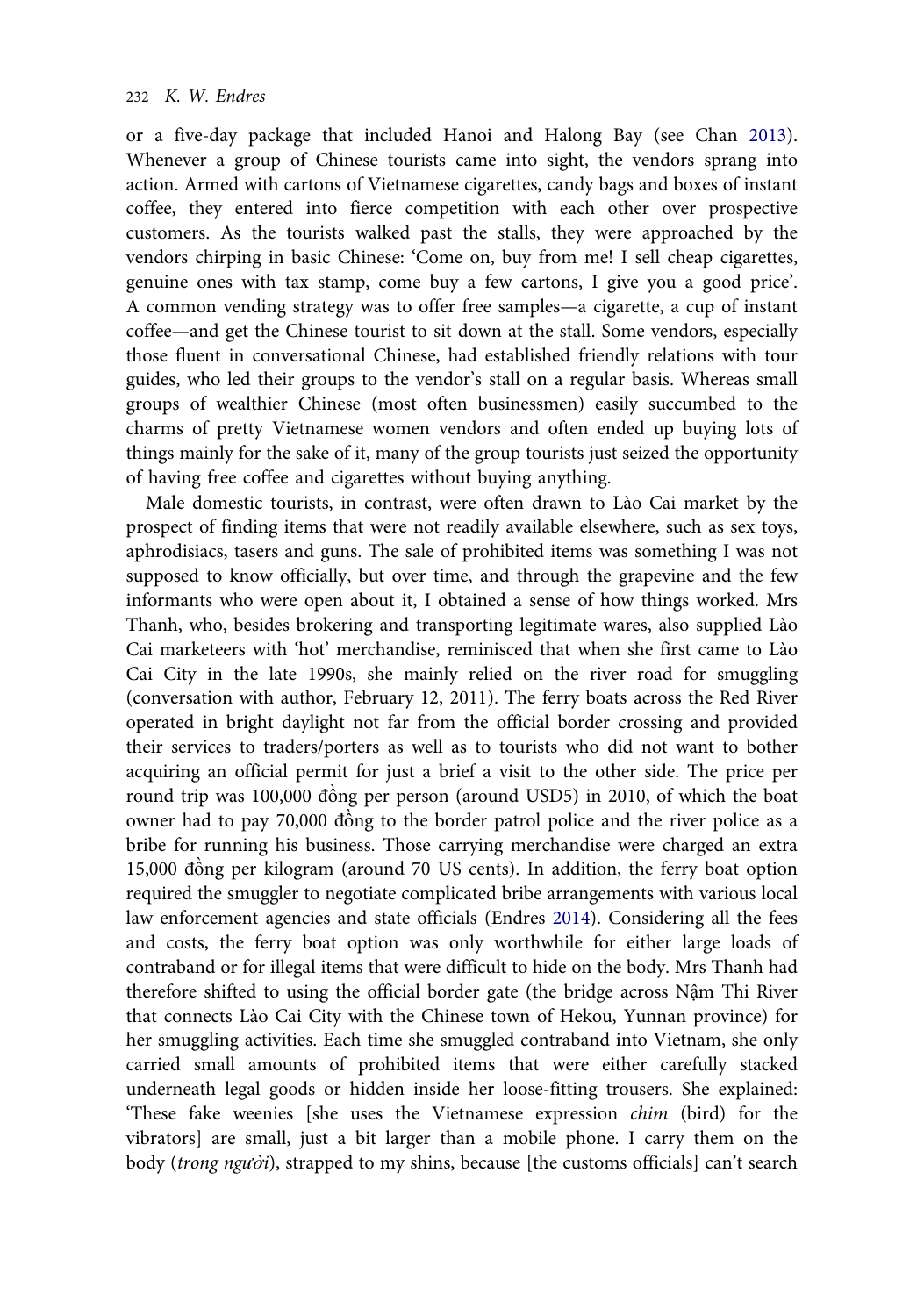me there'. If the customs officer on duty was known to be particularly prissy, she would rather wait for the next shift than risk having her goods confiscated. Every once in a while, the woman smuggler said she was 'caught' by the mobile market control team that frequently patrolled the border gate area. 'Of course they see me going to the market [that is, crossing the border] every day, so they know,' Thanh explained. 'I pay 400.000 đồng to make law [làm luật; negotiate a bribe] with them. They say, "When going to the market, you need to know the right moves [di cho thì phải biết điều<sup>[5](#page-16-0)</sup>]"'.

At Lào Cai market, these items were carefully stored out of sight, and customers interested in taking a look were asked to step inside the vendor's booth. Those who were not yet familiar with the market first needed to ask where they might find what they were looking for. A young stall-helper named Bình related:

A lot of people ask for toys [đô chơi], and of course they mean adult toys, but I pretend to be naïve and refer them to the children's toys section. But some ask directly 'Do you sell hot goods?'. In this case you need to be very careful, as these guys could as well be plainclothes policemen (conversation with author, December 31, 2010).

When Bình referred a customer to one of the 'hot goods' vendors, she had to be pretty sure that this person was not an inquiry agent, otherwise she would have been in trouble as well. In case the deal worked out successfully, however, she also received a portion of the profit.

Due to the seasonal nature of tourism, Lào Cai market stallholders earned their highest profits during the peak summer season, when scores of excursionists from the Red River Delta escaped the lowland heat and spent a few days in the cooler, mountainous region. During these times, rivalry among the vendors was fierce. Rather than experiencing the marketplace as it was often idealised by the vendors (namely, as imbued with an intimate sense of community and mutual support, as expressed in the Vietnamese adage buôn có bạn, bán có phường; 'selling with friends, vending as a group'), many stallholders felt that it had recently turned into a combat zone for the selfish pursuit of personal wealth at the expense of moral integrity and ethical conduct. 'The vendors in this section only peer at each other,' one woman complained to me, 'They don't help or support each other much, because they don't live with sentiment [sống không tình cảm]. Instead, they hate and envy the success of others' (conversation with author, August 21, 2012). During the many hours I spent at Lào Cai market, I witnessed several heated arguments between stallholders that started because one felt the other had snatched customers away by approaching potential clients outside the boundaries of her stall and undercutting the prevailing price (bán phá giá). Ms Hiền, who operated one of the souvenir stalls, referred to such practices as 'selling goods by way of fighting and robbing from others', and pointed at one of her stall neighbours as an example:

That one over there, Vân, she's short and very fast, that's why we call her Vân-B52, she darts around the section like an arrow in order to drag clients to her stall, it's as if she's hunting them down. Or take that bitch over there, she is dumping prices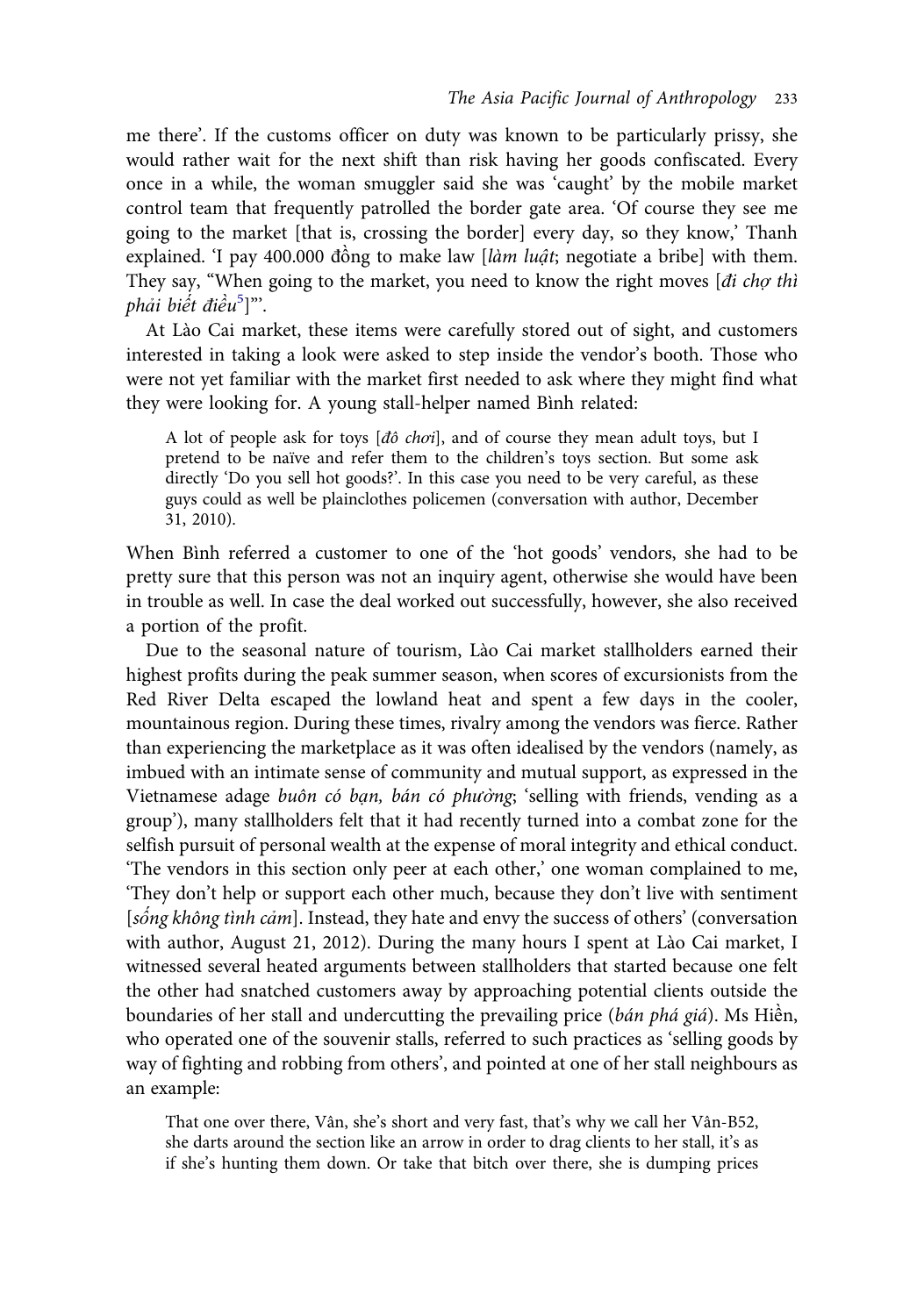and snatches away other vendors' customers. Like when she overhears that I'm offering to sell a bottle of liquor for 400.000 đồng, she would call that customer over straight away and offer a price of 300.000 đồng. Now how mean is that?!

Mrs Tâm, a pretty divorcee and single mother, likewise condemned this behaviour:

Competing with others and thrusting goods on the customers is not my style. I act according to the principle 'take it or leave it' if a customer gives me 100.000 đồng and I owe him 40.000 đồng in change, I give him the money right away instead of [keeping it and] urging him to buy more. I just don't do that.

Pursuing money too aggressively is thus not considered the proper conduct of a market vendor. Mrs Hà, whose stall in the souvenir section was conveniently located near the entrance gate, put it this way: 'You can only enjoy as much as heaven provides', she said. 'Chasing around selling things doesn't do any good, in the end the money that flows in through the front door disappears again out the back door'. Yet Vietnamese petty traders would also not deny the need to work hard in order to survive in the market, and the daily routine of running a successful stall in a public market requires them to master the 'art of vending' (nghệ thuật bán hàng). In this regard, Lào Cai marketeers stressed the importance of developing an individualised style of selling goods (cách bán hàng riêng) that set them apart from their fellow vendors. 'Each vendor has her own style,' Mrs Tâm suggested, 'if not you'll starve to death with your teeth bared'. Vending styles and techniques that were morally and ethically acceptable included treating clients in polite and respectful ways, establishing trust by persuading them of the quality and value of the goods (so that they would recommend her stall to others or return on their next trip to Lào Cai) and sweet-talking shoppers into buying more than intended. The ways in which traders like Tâm and Hiền (quoted above) conceptually framed their economic agency, however, reveal that discipline, rational calculation and personal skills are very much downplayed in personal accounts. Instead, a person's propensity for trade and the wealth generated by it were narratively constructed as part of a person's fate decreed by heaven. Concomitantly, a trader's success in business was referred to as  $l\hat{o}c$ a key concept in Vietnamese thought that relates to good fortune and material wealth as 'signs of supernatural blessing' (Soucy [2012](#page-17-0), 90).

### Fortune Bestowed by Heaven

When asked what is needed to be a successful trader, Lào Cai market vendors often cited a predestined affinity (or propensity) for trade (duyên bán hàng) that grants them good fortune in their economic pursuits. This predestined affinity for trade also accounted for Mrs Tâm's success in the souvenir section. Although she conceived of some of her fellow vendors as 'enemies surrounding her from all sides', she felt no fear of losing anything. ' $L\hat{\rho}c$  is bestowed by heaven,' Tâm argued, 'and I am heaven's child, the child of Buddha. Nobody can take away from me what heaven bestows, and no enemy can harm me, but whatever I do, I do it with moderation and reason'. Whereas her fellow vendors competed for customers by chirping and flirting, she allegedly did not have to do anything to draw potential buyers to her stall: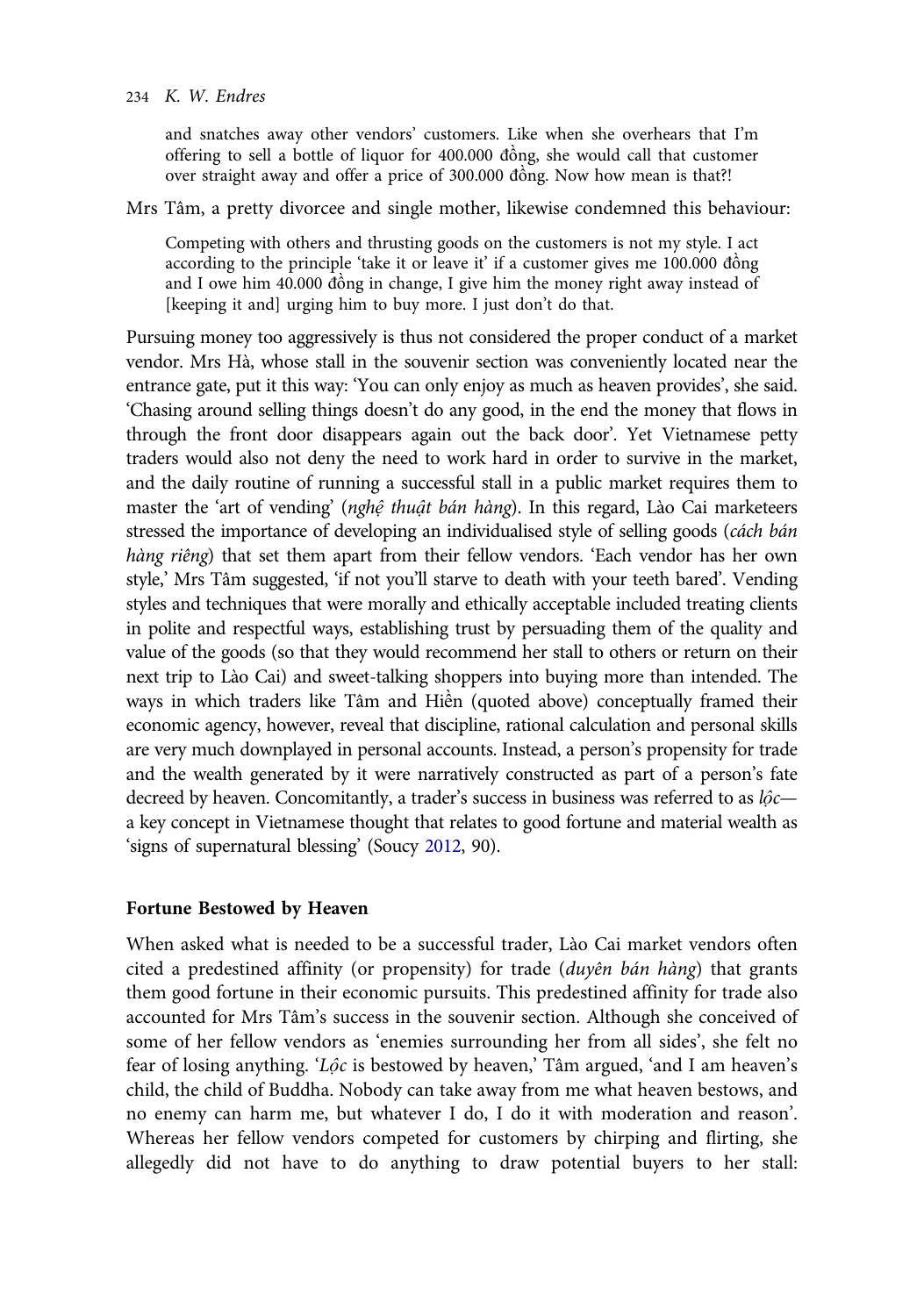'Frequently, when I take a rest at lunchtime inside my stall, a client comes by and wants to buy from me. Everyone says this woman is fated for heavenly luck'.

Whereas lộc bestowed by heaven forms part of a person's pre-ordained fatefortune, it can also be enhanced by moral acts or good deeds. Mrs Khanh, a vendor of wooden handicraft items and fishing rods phrased it this way: 'Success in the marketplace depends on your predestined affinity for trade, on fortune bestowed by heaven, and therefore you have to be decent and kind, otherwise you'll lose customers and can't sell much'. What Mrs Khanh seemed to imply is that acting in accordance with moral virtue may indeed account for an enhancement of  $l\hat{\varphi}c$ , whereas heaven would withdraw its favour from a trader whose conduct does not comply with the social norms and moral values that regulate trading relationships.

Yet such moral considerations do not always and necessarily imply compliance with the law. Many Lào Cai traders see their illegal pursuits as a legitimate way to make a humble living, not as a way of getting rich. 'Honest people who run legitimate businesses stay poor; they just make enough for a bowl of rice,' a male vendor explained. 'If you want to become rich, you have to smuggle and trade in prohibited goods'. While this certainly holds true for larger criminal networks involved in the illegal cross-border trade of ore, timber, wildlife or drugs, it is not necessarily the case for small-scale traders who trade in strictly prohibited, 'hot' items. Mrs Xuân, for example, whose merchandise also included strictly prohibited items, likewise justified her success in business in moral terms: 'I used to be poor and miserable, but I was always kind-hearted and traded in a morally sound way (lành mạnh). I never cheated in commerce (không buôn gian, bán lận) and never betrayed anyone or took anything from anyone' (conversation with author, December 10, 2010). In contrast to Mrs Tâm, who could not reconcile the sale of prohibited items with her conscience, Mrs Xuân did not seem to regard the illegal aspects of her trading activities as morally illicit. 'I live true to my conscience (đúng lương tâm),' she argued. 'I am on good terms with everyone, I help everyone, but what other people think about me I don't know'. For the outspoken vendor, money is allegedly much less important than her family's happiness. 'Having a husband and children is already happiness,' Xuân explained. 'We don't worry too much about money, even in times when money is tight we are still happy and live comfortably'. In common with other women vendors, Mrs Xuân credited her predestined affinity for trade as key to her entrepreneurial success:

A person who is fated for success in trade is a person on whom heaven bestows lộc. That person attracts lots of customers, makes good sales and earns high profits. In contrast, a person who is not destined for trade will meet more difficulties and only make small profits.

Unlike Mrs Xuân, however, Mrs Thủy, a vendor of ritual items (incense, candles and votive paper offerings), deliberately kept her profit margins low. This, she argued, was necessary in order to ensure continued good fortune for her children and grandchildren: 'I only sell with small profit and make sure the items are of good quality in order to draw lộc that I can pass on to my progeny (để lấy lộc cho con cháu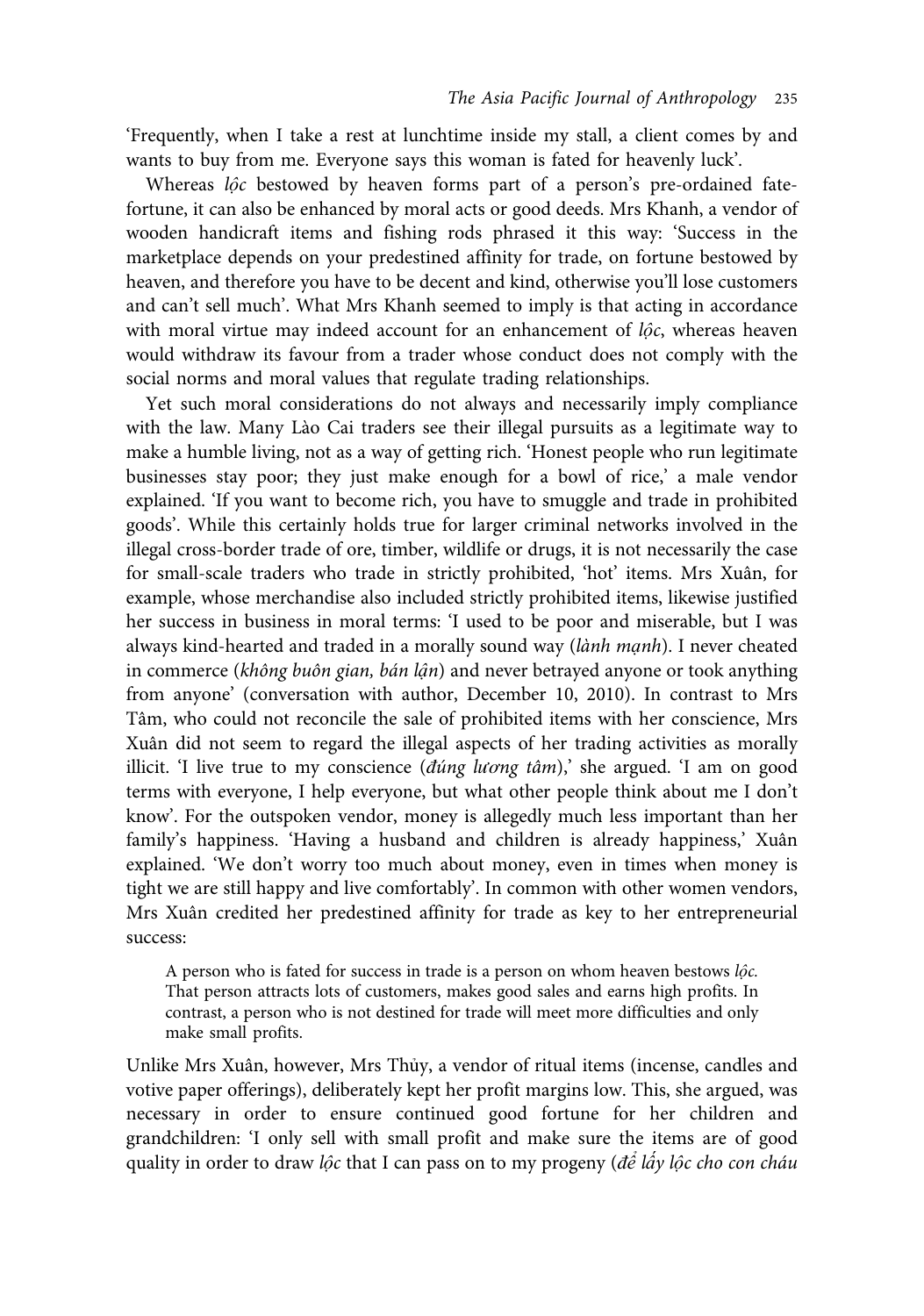$v\hat{e}$  sau)'. Mrs Thủy's statement reflects both the ambiguity of moral meanings attached to commercial exchanges in Vietnamese society and the challenges that women traders face in their attempts to reconcile 'traditional' feminine virtues (including their responsibility for the welfare and happiness of their families) with their struggle for survival in the marketplace (Leshkowich [2015](#page-17-0)). From this perspective, the notion of fate-fortune bestowed by heaven may also serve the reinforcing of moral values and virtuous behaviour—or in the words of Esther Eidinow [\(2011](#page-16-0), 157) quoted above, 'the taking of responsibility'.

Mrs Hương, a vendor of traditional herbal medicine products, considered her work in a similar vein: 'Trading in medicinal herbs brings lộc and happiness to my children, which is why I don't dare to do anything bad, as it will affect their lives in negative ways'. By emphasising the interrelation between moral behaviour and the flow of lộc, Thủy and Hương alluded to the Vietnamese concept phúc đức (merit and virtue) which holds that a person's moral merits—as well as their failures—will be passed on to future generations, thus forming part of their fate-fortune. The acquisition of *phúc đức*, as Slote ([1998,](#page-17-0) 324) points out, is primarily the responsibility of women, as expressed in the saying phúc đức tại  $m\tilde{a}u$ . Accordingly, a morally virtuous woman is seen to bring good fortune and happiness to the family, whereas a woman considered as morally depraved may be regarded as the cause of misfortune and calamity (Nguyen & Harris [2009,](#page-17-0) 132). Men, on the other hand, 'embody the inborn "morality", "honor", and "reputation" of their entire patrilineage' (Rydstrøm [2001](#page-17-0), 403, my emphasis) and display their moral virtuousness by fulfilling their filial duties and obligations towards their patrilineage, the neglect of which may likewise affect the fate-fortune of the family bloodline in negative ways.

Good deeds and moral acts are indeed not limited to the world of the living, but include paying respect and making offerings to a vast pantheon of ancestors and deities. According to Vietnamese belief, the latter are mindful of human needs and aspirations, and respond to the attention of worshippers by bestowing upon them divine favours and blessed gifts—that is, lộc. In the last two decades, the ritual invocation of powerful divine beings has gained in importance as a strategy by which Vietnamese traders confront the risks and uncertainties inherent to the market and 'give familiar form to that which is ineffable and apparently uncontrollable' (Taylor [2004](#page-17-0), 87). Many members of the crowded Vietnamese pantheon of divine beings have thus assumed the (contested) role of spiritual agents of economic success and material wealth (Endres [2011](#page-16-0), 101–102). One example among many is the Seventh Prince (Ông Hoàng Bảy), a deified, legendary mandarin-official whose shrine is located in the village of Bảo Hà, approximately 70 km away from Lào Cai City. The Seventh Prince enjoys much popularity among traders and entrepreneurs from many parts of the country, as he is perceived as particularly efficacious in bestowing luck in business. Another characteristic trait associated with the Prince is a penchant for gambling, which is why risky business ventures, speculative land deals and illegal games of chance are all perceived to be within his scope of divine agency. Unlike the stern warrior-hero Trần Hưng Đạo (and also unlike Buddha), the Seventh Prince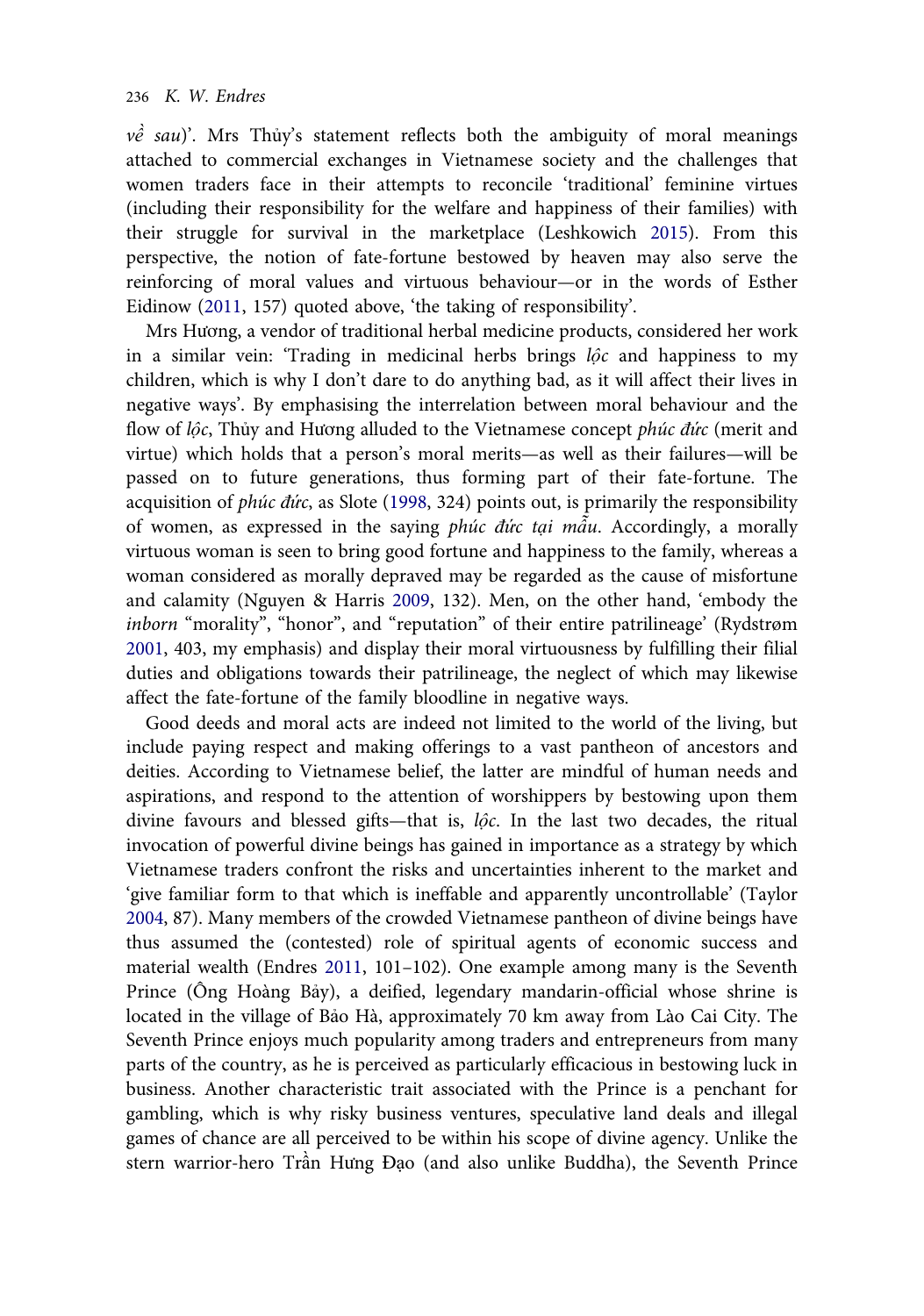does not seem to care about the moral integrity of his worshippers or about the moral virtues of their purposes. Philip Taylor's (2004, 266) characterization of goddesses in southern Vietnam likewise applies to northern Vietnamese deities who, like the Seventh Prince, 'will help anyone with anything, but the assistance they offer is conditional on dealing with them correctly, believing in them, staying faithful to them, and repaying them'.

In order to invoke the Prince's blessings, Lào Cai market vendors visit the shrine on various occasions throughout the year in order to place offerings (flowers, incense, food items and votive paper money) on the altar and pray for good luck in their daily affairs. On 14 February 2011, that is, on the eleventh day of the Vietnamese lunar year of the cat, I joined a group of vendors from the market's electronics section on their motorbike trip to Bảo Hà. The temple was already teaming with worshippers at the time of our arrival in the late morning. The vendors, four men and five women, immediately started unpacking their boxes of offerings—including fruits, cans of energy drinks and beer, instant coffee, cigarettes, votive paper items, a whole boiled chicken and red sticky rice (xôi gấc)—and arranged them neatly on trays provided by the temple management. For each of the vendors, a ritual petition for wealth and  $l\hat{p}c$ (sớ cầu tài cầu lộc) was prepared by one of the temple's petition-scribes. Further adorned with a number of small money bills and several metallic gold paper lotus flowers (bought from one of the devotional paraphernalia shops outside the temple gates; see [Figure 2\)](#page-13-0), the offering trays were then placed on the main altar. After performing their kowtows and invocations at the Seventh Prince's shrine, the vendors reclaimed their offerings, now transformed into  $l\hat{\varphi}c$ , and put them back into the boxes. The group then went on to perform a slightly less elaborate worshipping ritual at two additional temples in the vicinity before settling down in a small roadside rest house. Straw mats were laid out and the participants started unpacking their  $l\hat{\rho}c$  items for equal distribution among the group. Whereas the chicken and the sticky rice were consumed on the spot (together with some additional dishes prepared by the rest house owners), the other items were stored in plastic bags for the drive home, where the vendors would offer shares of their lộc to family and friends. The traders' engagement with the spiritual realm, of which a pilgrimage to the Seventh Prince's temple is just one example, thus not only enhances the (conception of a) continuous flow of  $l\hat{o}c$  between the realms of gods and humans, but also the building of relationships of sentiment (tinh cảm) with fellow vendors and others.

#### Channelling Luck

Whereas *lộc* bestowed by heaven can be secured and enhanced through good moral conduct, ethical economic practice and transactional engagements with the spirit world, the vicissitudes of the Vietnamese marketplace also leave ample room for chance luck. One woman vendor likened her work to that of a fisherman who depends on luck rather than on personal skills and hard work: 'On a lucky day, you may catch a lot, but if you're unlucky, you may not even catch a single fish'. The same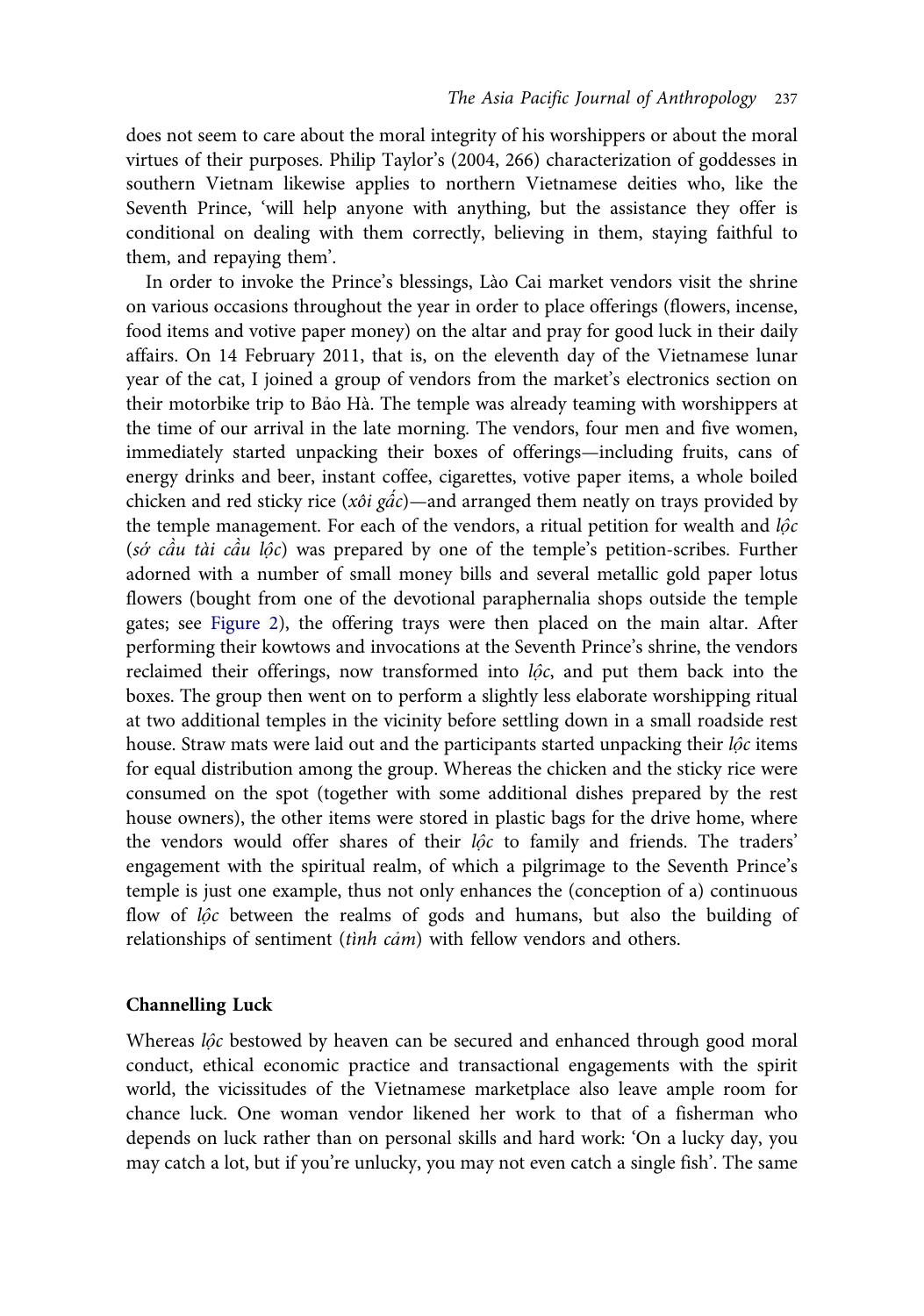<span id="page-12-0"></span>applied to trade, she said. 'When the market is crowded with customers and you're lucky, you may sell lots of goods with a high profit. Yet on other days, when the market is deserted, it is a waste of energy to even open your stall' (conversation with author, December 5, 2010).

Chance luck ( $may \nmin$ ) can be fostered by a number of means: choosing an auspicious day and hour for re-opening the market stall at the beginning of the new lunar year, for example, is crucial for securing good luck in trade. Auspicious dates are commonly calculated based on the Vietnamese lunar calendar. Although the solar calendar was adopted as Vietnam's official calendar in 1954, the lunar calendar (lịch âm or lịch vạn niên) was never completely abandoned and has, in the post-đổi mới era, reasserted its important role in structuring the ritual year with its religious commemorative days, traditional festivals and ancestral death anniversaries, as well as in 'indicating when to avoid certain foods, buying certain things, travelling, building a house and getting married' (Derks [2015,](#page-16-0) 7). Whether a day is considered as auspicious or inauspicious for certain activities depends on astrological calculations that consider the twelve zodiac signs of the Sino-Vietnamese lunar calendar and link them with the Five Elements (ngũ hành; water, fire, wood, metal, earth) and the principles of Yin and Yang. This method not only calculates the influence of good or bad stars at particular times of the hour, day, month or year, but also the ways in



Figure 1 A Typical Stall in the Souvenir Section of Lào Cai market (Photo by the Author).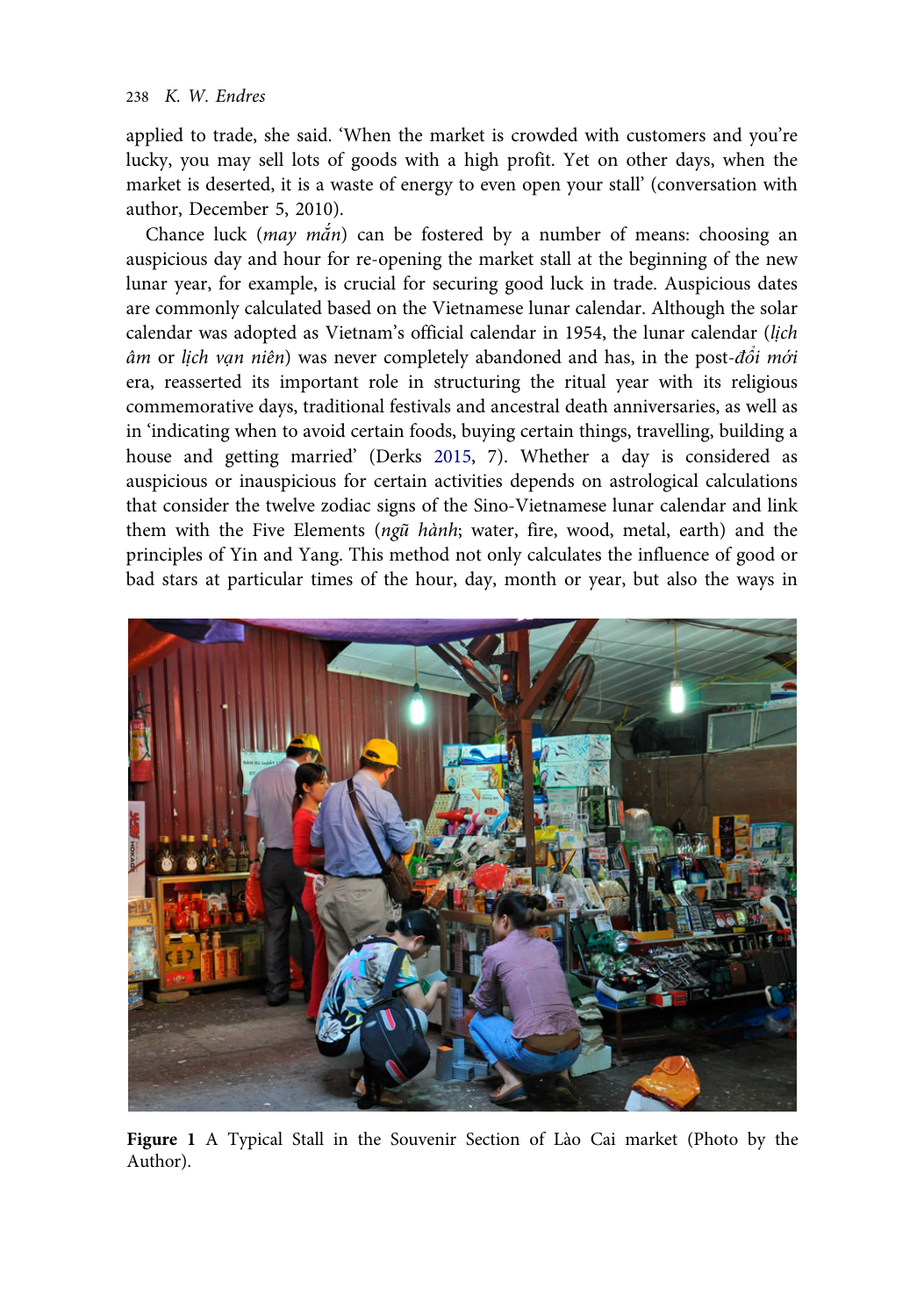<span id="page-13-0"></span>

Figure 2 Gold Paper Flowers for Sale as Offerings in Front of a Temple (Photo by the Author).

which these stars impact on a person's fate, thereby predicting major and minor obstacles (đại hạn, tiểu hạn) in the course of life (Hữu Ngọc [1995,](#page-17-0) 664–665).

Besides consulting their lunar calendars (or an astrologer, fortune-teller or geomancer) in order to select an auspicious time for important endeavours, certain days are generally avoided for certain activities. Vendors selling items that are associated with bad luck due to their colour (such as black beehive coal briquettes, see Derks [2015](#page-16-0)) may have difficulties finding customers on the first and fifteenth days of the lunar month. Many traders avoid borrowing or spending money (that is, repaying debts) on the first day of the lunar month, as they believe it would bring them bad luck for the whole month. On a daily basis, it is the first customer who determines the luck of the day: 'The first customer of the day (người mở hàng) is very important,' Mrs Xuân related. 'If this person has a good, nimble soul (vía tốt, nhanh nhẹn), then the vendor will be very lucky on that day, she will sell lots of goods or feel very easygoing' (conversation with author, December 10, 2010). The Vietnamese concept of the soul distinguishes between the spiritual soul ( $h\hat{\phi}n$ ) and the material soul ( $via$ ). Whereas the former is 'a facet of humanity rather than personality', the material soul 'configures the moral person and his or her unique personality' (Kwon [2008,](#page-17-0) 106). The first deal of the day has to be sealed in a smooth way, without much haggling by the buyer. Vendors often feel jittery before their first sale, and many Vietnamese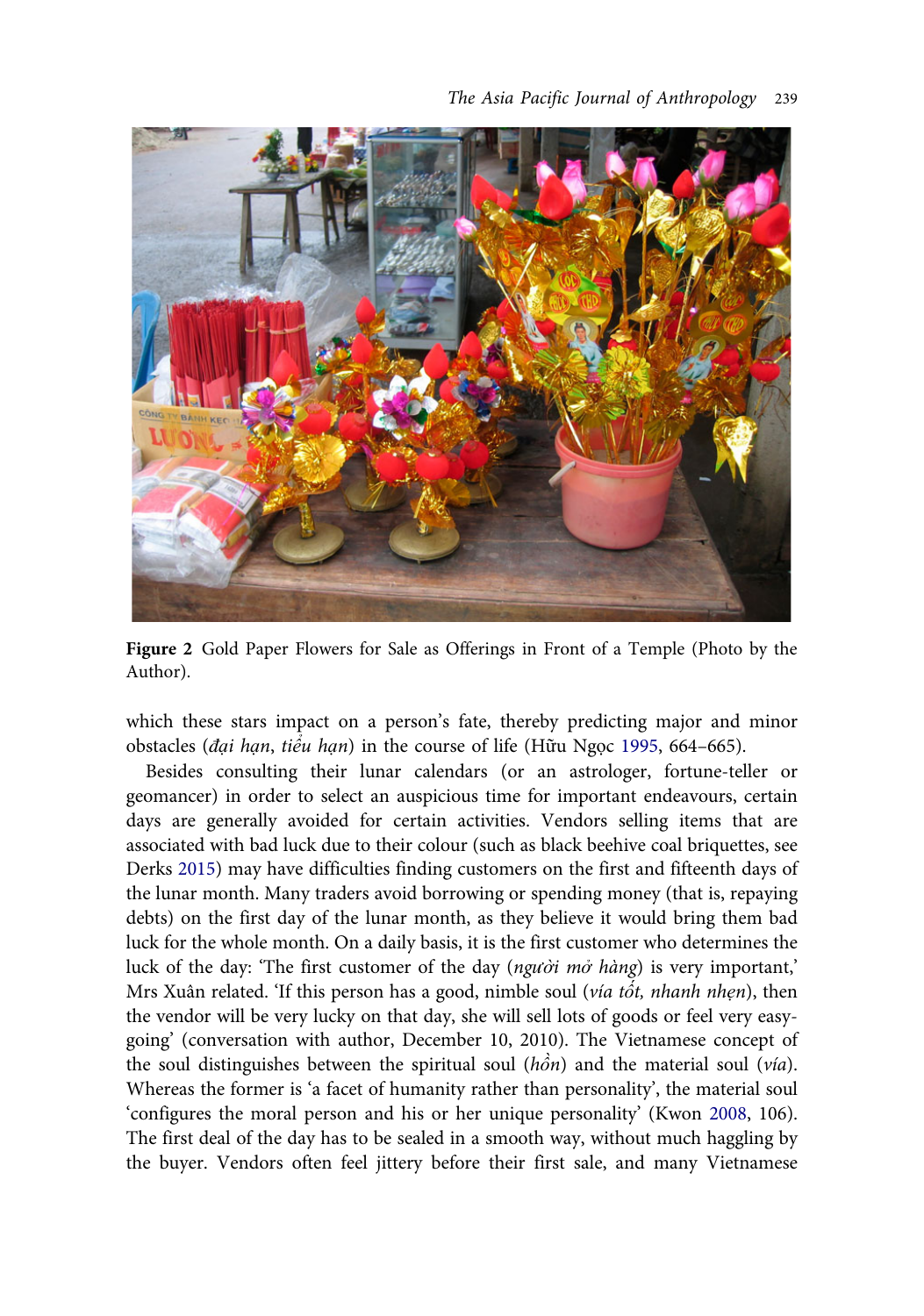avoid going to the market in the early hours for fear of feeling obliged to buy an item they in fact find too expensive or not nice enough just to 'open the stall' ( $m\dot{\sigma}$  hang) of the vendor. Others, in contrast, take advantage of the vendor's desperation in order to strike a particular bargain. As one vendor explained, 'For the first sale of the day it is not important to make a big profit, one may sell for the cost price or even with a small loss, because it's only for good luck on that day'. If the first sale turns out to be a difficult one and the vendor feels that her stall remains deserted, she may ward off bad luck by 'burning the material soul ( $d\acute{o}t$  vía)' of the allegedly responsible client. For that purpose, the vendor sets fire to a small sheet of paper and waves it around while whispering the words 'favourable soul, remain—wicked soul, fly away (vía lành  $\dot{\sigma}$  lại vía dữ bay đi)!'. If the market day was profitable, the vendor would attribute this success to the first customer who brought good luck to the stall.

The practice of  $d\acute{o}t$  vía can still be observed despite being prohibited due to fire regulations in the marketplace. For the same reason, vendors are not allowed to worship the god of wealth (Thần Tài) and the god of the land (Ông Địa) at their stalls, as this involves burning incense.<sup>[6](#page-16-0)</sup> Both deities are believed to enhance good fortune and protect wealth. Small altars containing their figurines are most common in shops and restaurants, where they are placed on the ground facing the entrance door. Good luck can also be attracted by so-called feng-shui objects—such as frogs, horses and lucky Buddhas—that are believed to channel the random flow of vital geocosmological energies to where they are needed most. These objects were widely available for sale at Lào Cai market and had become popular with tourists as gifts and souvenirs that bring good luck, happiness and prosperity to their owners.

#### Conclusion: Vietnamese 'Cosmoeconomics'

Drawing from Isabel Stengers [\(2005\)](#page-17-0) who employed the neologism 'cosmopolitics' to conceive of a political pluriverse where non-humans assume the role of agents within political horizons, Giovanni da Col (2012b, 191) has suggested the term 'cosmoeconomics' to account conceptually for the 'hybrid spheres where transactions of forces such as fortune, luck, and vitality materially inhabit economic exchange and conceptions of value'. Vietnamese 'cosmoeconomics', as I have shown, revolve around the notion of lộc bestowed by heaven, that is, a concept of fate-fortune closely related to issues of morality and social (or human) responsibility. Whereas chance luck (may mắn) in the market is essentially circumstantial and amoral, a person's propensity for trade and the wealth generated by it is conceived of as part of a person's fate-fortune decreed by heaven. This fortune—lộc—may be secured by moral virtue (and possibly also lost by immoral behaviour), enhanced by ritual practice, reciprocated in ritual exchange, distributed among kin and transferred to future generations. Lộc is thus in constant circulation: from heaven to humans; from humans to deities and ancestors; and from deities and ancestors back to humans. Rather than being conceived of as the result of an amoral (blind) fate, or as solely dependent on moral virtue and proper human/moral conduct, lộc bequeathed by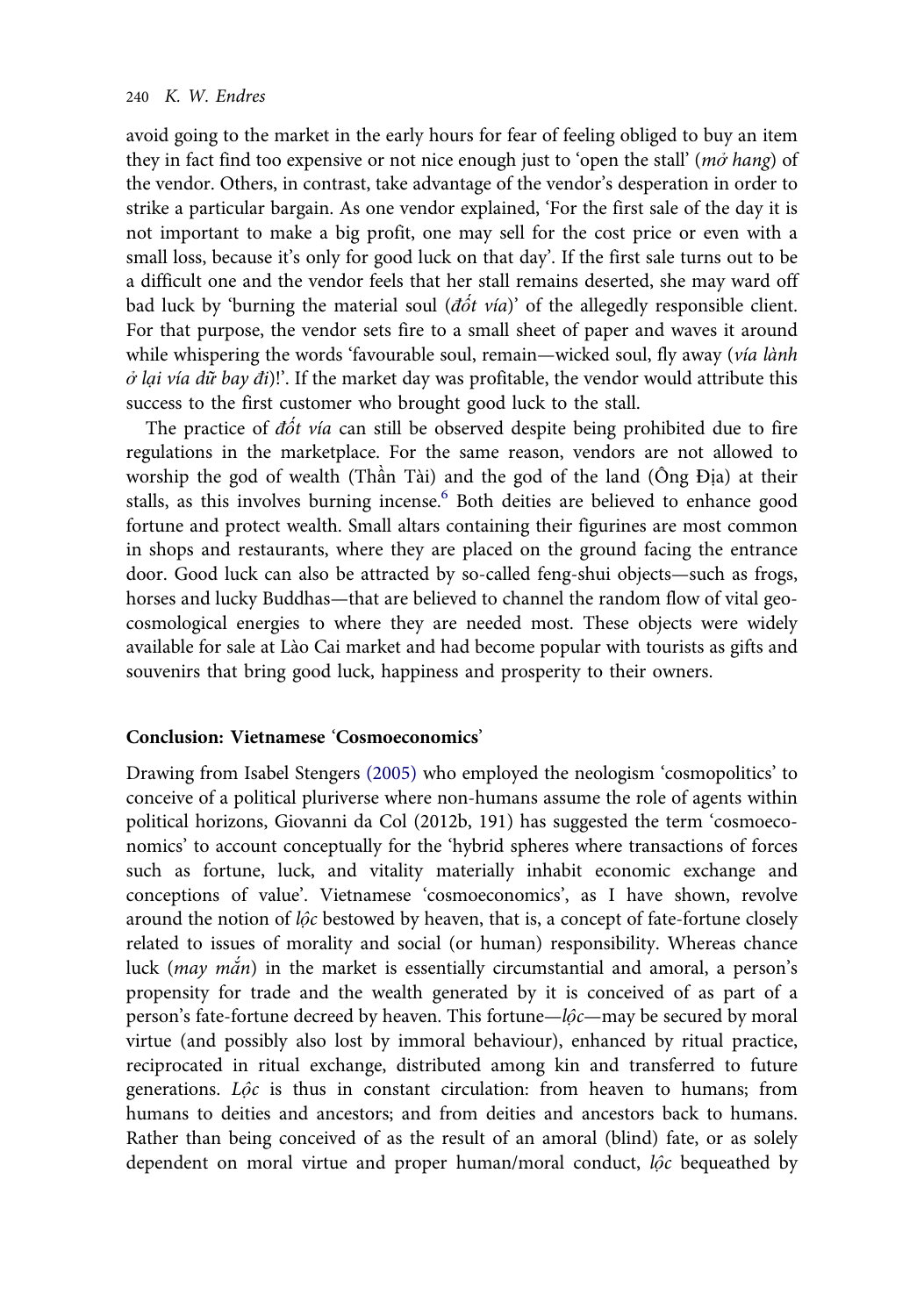<span id="page-15-0"></span>heaven's will, a predestined affinity for trade (duyên bán hàng) and good moral and ethical behaviour in trade affairs are mutually reinforcing elements of success in the marketplace.

Yet, as Katherine Browne [\(2009](#page-16-0), 17) aptly remarks, 'market economies make fewer moral demands on economic actors than precapitalist economies, where all economic exchange carries a moral mandate'. The deliberations of the Lào Cai women traders quoted in this paper indicate that, since Vietnam's turn to a market-oriented economy, the marketplace has turned into a contested terrain wherein new (and often illicit) opportunities for economic self-advancement and competitive selling strategies clash with ideas of moral virtue and principles of ethical conduct. In the morally ambiguous sphere of the market, the notion of fortune bestowed by heaven may thus also exert a moderating force oriented towards human responsibility by emphasising the importance of cultivating virtue in order to prosper in this world and ensure the wellbeing of future generations.

## Acknowledgements

This article has greatly benefitted from critical responses received at the 7th EuroSEAS conference, School of Social and Political Sciences, University of Lisbon (2–5 July 2013), and the 13th EASA Biennial Conference, Estonian Institute of Humanities, Tallinn University (31 July–3 August 2014). An earlier version appeared as Max Planck Institute for Social Anthropology Working Paper No. 159 (2014). Special thanks go to Nina Glick-Schiller, Minh Nguyen and two anonymous reviewers for TAPJA for their insightful comments and challenging suggestions for improvements. I am most grateful to colleagues and research assistants in Hanoi and Lào Cai for all their hard work and help in the field.

#### **Notes**

- [1] All proper names in this paper are pseudonyms. Research was conducted from October 2010 to March 2011, and in August/September 2012, followed by a short visit in March 2013. At the time of writing (February 2015), the municipal government's long-standing plan to demolish Zone A and construct a new, modern market has reached fruition. It may take a few years until the vendors are relocated from their current temporary vending spaces into the new market, and their futures remain uncertain.
- [2] Although highland minority groups (Hmong, Yao, Tay, Nung, and so on) account for the majority of the overall population in Lào Cai province, the provincial capital (as well as most district towns) is now overwhelmingly dominated by Kinh (or Việt) lowland settlers and migrants. The concepts of 'fate' and 'fortune' considered in this paper are deeply engrained in Vietnamese (ethnic majority) society, but, as in every society, the extent to which individuals subscribe to certain beliefs varies according to a number of factors, such as gender, education, religious denomination and local tradition. Furthermore, as Kate Jellema ([2005,](#page-17-0) 236) aptly remarked, 'Vietnamese moral resources are diverse, heterodox, and full of internal contradiction'. This paper does not claim to do justice to this diversity, nor does it give a full account of how certain beliefs and moral norms play out in the life courses of the market traders portrayed. Rather, it attempts to draw attention to the hitherto neglected impact of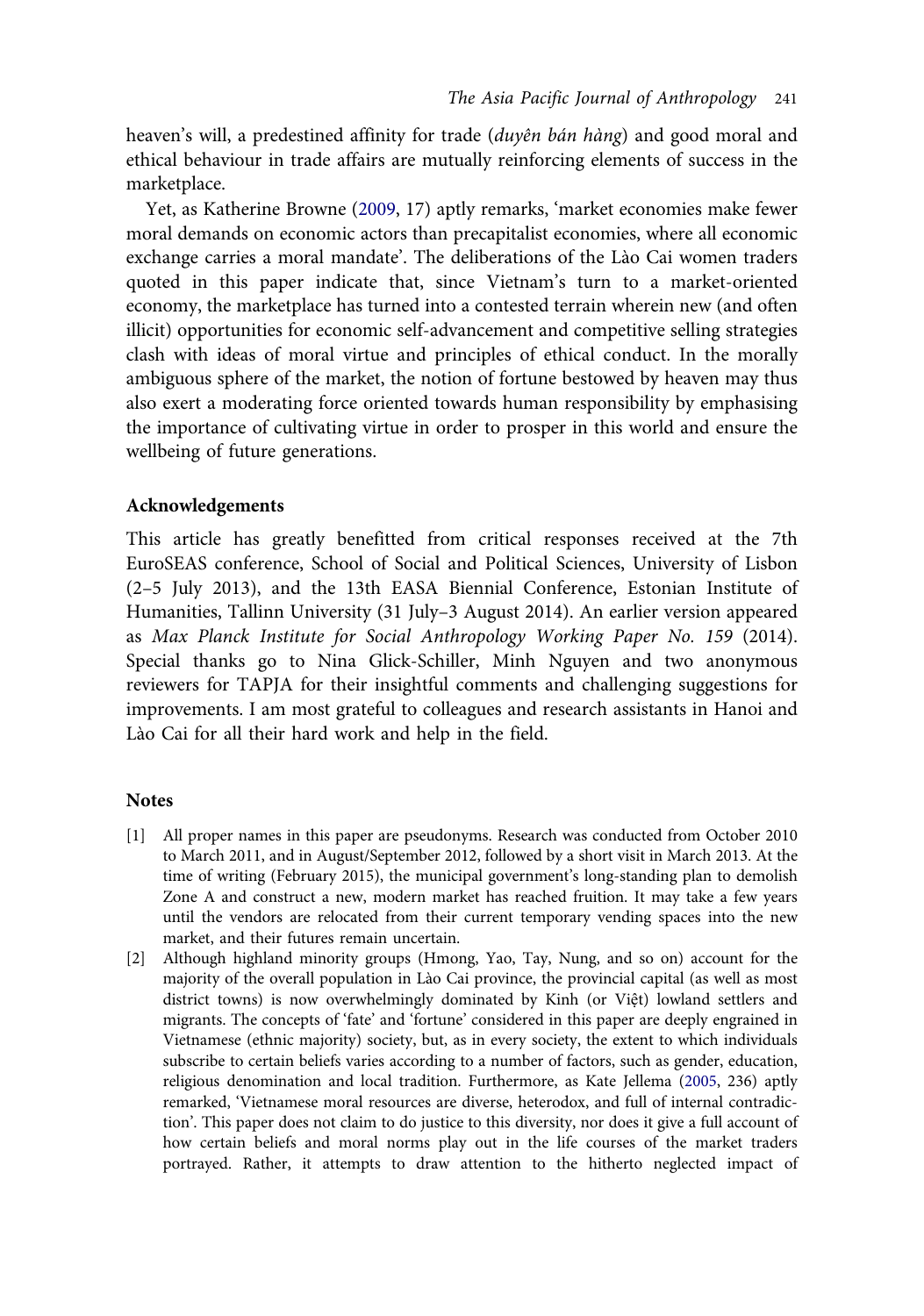<span id="page-16-0"></span>metaphysical assumptions on Vietnamese economic practice in the hope of stimulating further research in this direction.

- [3] The vast majority of Lào Cai stallholders were ethnic Kinh who originated from various lowland provinces. Those who considered Lào Cai City as their hometown were usually the offspring of earlier lowland migrants. Women traders dominated the market (as they do in Vietnam as a whole), but male traders were not exceptional and could be found in almost every section of Lào Cai market, with the highest proportion selling household electronics, mobile phones and Vietnamese handicraft. In many cases, husband and wife operated a stall together or tended separate stalls in the same or in different sections.
- [4] Note that in his chapter 'Fate, Risk and Security', Giddens (2006, 29) also acknowledges that 'the notions of fate and destiny have by no means disappeared in modern societies'.
- [5] Consisting of the words 'to know' (biết) and 'word, sentence, fact, matter, pretext' ( $d\hat{i}\hat{e}\hat{u}$ ), the Vietnamese compound *biết điều* is translated as 'reasonable, judicious, sensible' in the dictionary. Its connotations, however, seem to go well beyond this meaning and translate into 'knowing how to behave appropriately in a certain situation' as well as 'knowing one's place in the interaction'. Thanks go to Minh Nguyen for pointing this out.
- [6] Unlike many other public markets in Vietnam, Lào Cai market did not have a room with a central altar for worshipping.

#### References

- Abraham, Itty, and Willem van Schendel. 2005. "Introduction: The Making of Illicitness." In Illicit Flows and Criminal Things: States, Borders, and the Other Side of Globalization, edited by Willem van Schendel and Itty Abraham, 1–37. Bloomington, IN: Indiana University Press.
- Alexander, Donald Leroy. 1980. "The Concept of T'ien in the Confucian Thought of the Late Chou Dynasty and Its Ethical Implications." PhD thesis, University of California, Santa Barbara.
- Browne, Katherine E. 2009. "Economics and Morality: Introduction." In Economics and Morality: Anthropological Approaches, edited by Katherine E. Browne and B. Lynne Milgram, 1–40. Lanham, MD: Altamira Press.
- Chan, Yuk Wah. 2013. Vietnamese-Chinese Relationships at the Borderland: Trade, Tourism and Cultural Politics. Oxon: Routledge.
- Da Col, Giovanni. 2012a. "Introduction: Natural Philosophies of Fortune—Luck, Vitality, and Uncontrolled Relatedness." Social Analysis 56 (1): 1–23. doi:[10.3167/sa.2012.560102.](http://dx.doi.org/10.3167/sa.2012.560102.)
- Da Col, Giovanni. 2012b. "The Poisoner and the Parasite: Cosmoeconomics, Fear, and Hospitality among Dechen Tibetans." Journal of the Royal Anthropological Institute 18 (Suppl. 1): S175–S195.
- Derks, Annuska. 2015. "Stars, Spirits and Coal: Materiality and Immateriality in Northern Vietnam." The Asia Pacific Journal of Anthropology 16 (1): 1–16. doi:[10.1080/14442213.2014.989902.](http://dx.doi.org/10.1080/14442213.2014.989902.)
- Eidinow, Esther. 2011. Luck, Fate and Fortune: Antiquity and its Legacy. London: I.B. Tauris.
- Endres, Kirsten W. 2011. Performing the Divine: Mediums, Markets and Modernity in Urban Vietnam. Copenhagen: NIAS Press.
- Endres, Kirsten W. 2014. "Making Law: Small-scale Trade and Corrupt Exceptions at the Vietnam-China Border." American Anthropologist 116 (3): 611–625.
- Endres, Kirsten W., and Andrea Lauser. 2011. "Introduction: Multivocal Arenas of Modern Enchantment in Southeast Asia." In Engaging the Spirit World: Popular Beliefs and Practices in Modern Southeast Asia, edited by Kirsten W. Endres and Andrea Lauser, 1–18. New York: Berghahn.
- Giddens, Anthony. 2006. "Fate, Risk and Security." In The Sociology of Risk and Gambling Reader, edited by James F. Cosgrave, 29–59. New York: Routledge.